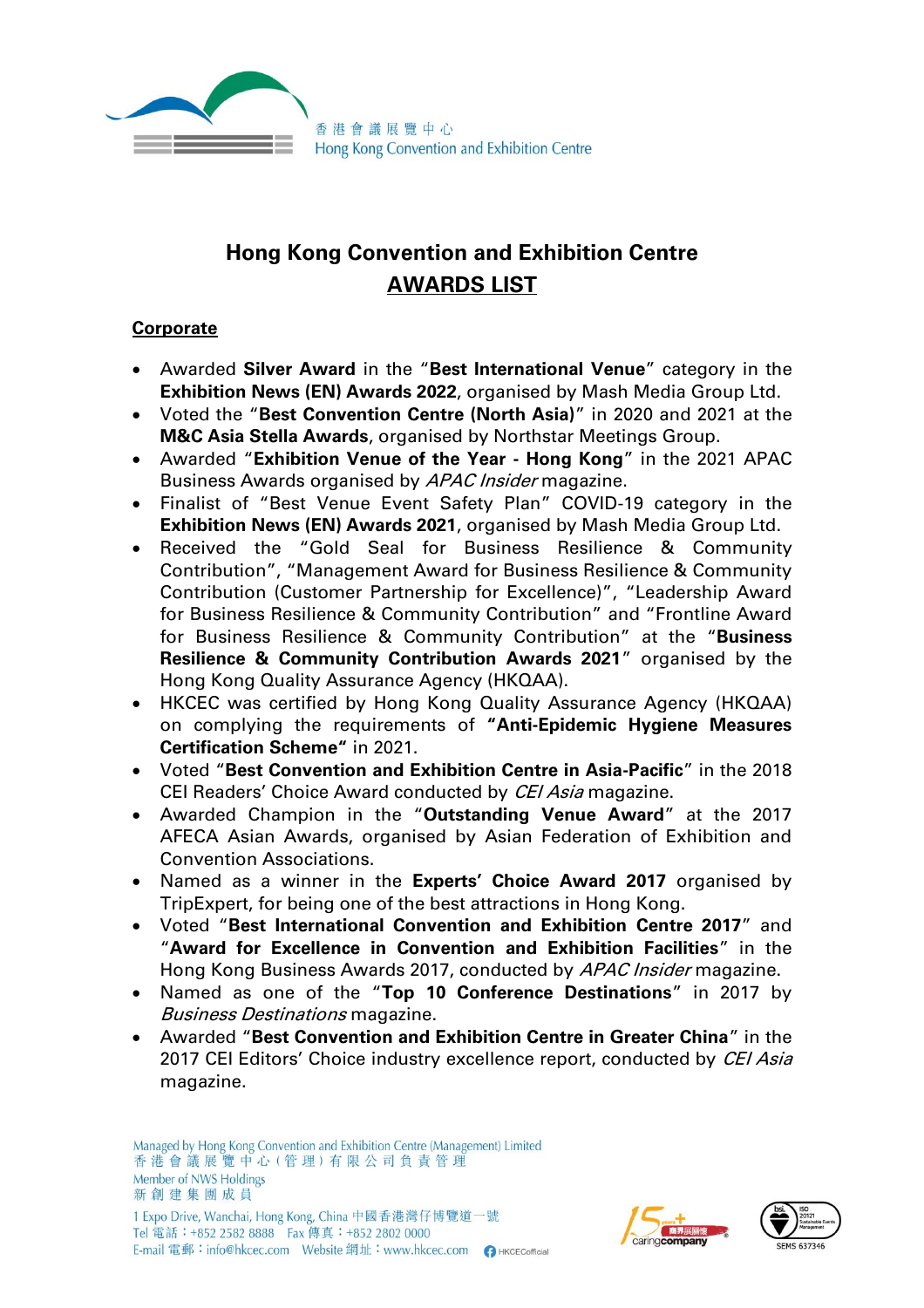

- Voted "**Best Convention and Exhibition Centre in Asia**" for 13 times from 2001 to 2016 and "**Best Venue Team in Asia Pacific**" in 2016, in the CEI Industry Survey conducted by CEI Asia magazine.
- Video "Activities & Achievements Onwards & Upwards" won the **Gold Award** in the category "Video – DVD/Online: Public Awareness Campaign" category in the **Mercury Excellence Awards 2020/2021**. It was further being awarded as the "**Grand Winner – Best of Video category**", beating other gold-award-winning videos across all categories.
- Video "Peace of mind at HKCEC events" was awarded the **Honors Award** in the "Video – DVD/Online: Public Awareness Campaign" category in the **Mercury Excellence Awards 2020/2021**.
- Corporate publication "Activities & Achievements FY2017/2018" was awarded the **Silver Award** in the "Specialized Annual Reports – Company Profile" category in the **ARC Awards 2019**.
- Corporate video "Let The World See Your World" was awarded the **Honors Award** in the "Video – DVD/Online: Public Awareness Campaign" category in the **2019/2020 Mercury Awards**; **Silver Award** in the "Videos – DVDs, URLs & USBs: Stakeholder Communications" category in the **2019 Galaxy Awards**; **Honors Award** in the "Video – DVD, Online & USB: Stakeholder Communication" category in the **2019 Astrid Awards**; and the **Silver Award** in the "Corporations: Public Awareness" category, **Silver Award** in "Advertisements/ Commercials: Facility Management" category and the **Bronze Award** in "Corporations: Stakeholder Communications" category in **2019 Questar Awards**.
- Art Basel behind-the-scenes video "World Class Service from the heART" was awarded the **Gold Award** in the "Corporations: Public Awareness" category in **2019 Questar Awards**; and **Bronze Award** in the "Video – DVD, Online & USB: Stakeholder Communication" category in the **2019 Astrid Awards.**
- Awarded the Blue Certificate in "**Quality Water Supply Scheme for Buildings - Flushing Water**" for 2018/2019 by the Water Supplies Department.
- Awarded the Certificate **of Quality Water Supply Scheme for Buildings – Fresh Water (Plus) (Basic Plan)** for 2018/2019 by the Water Supply Department.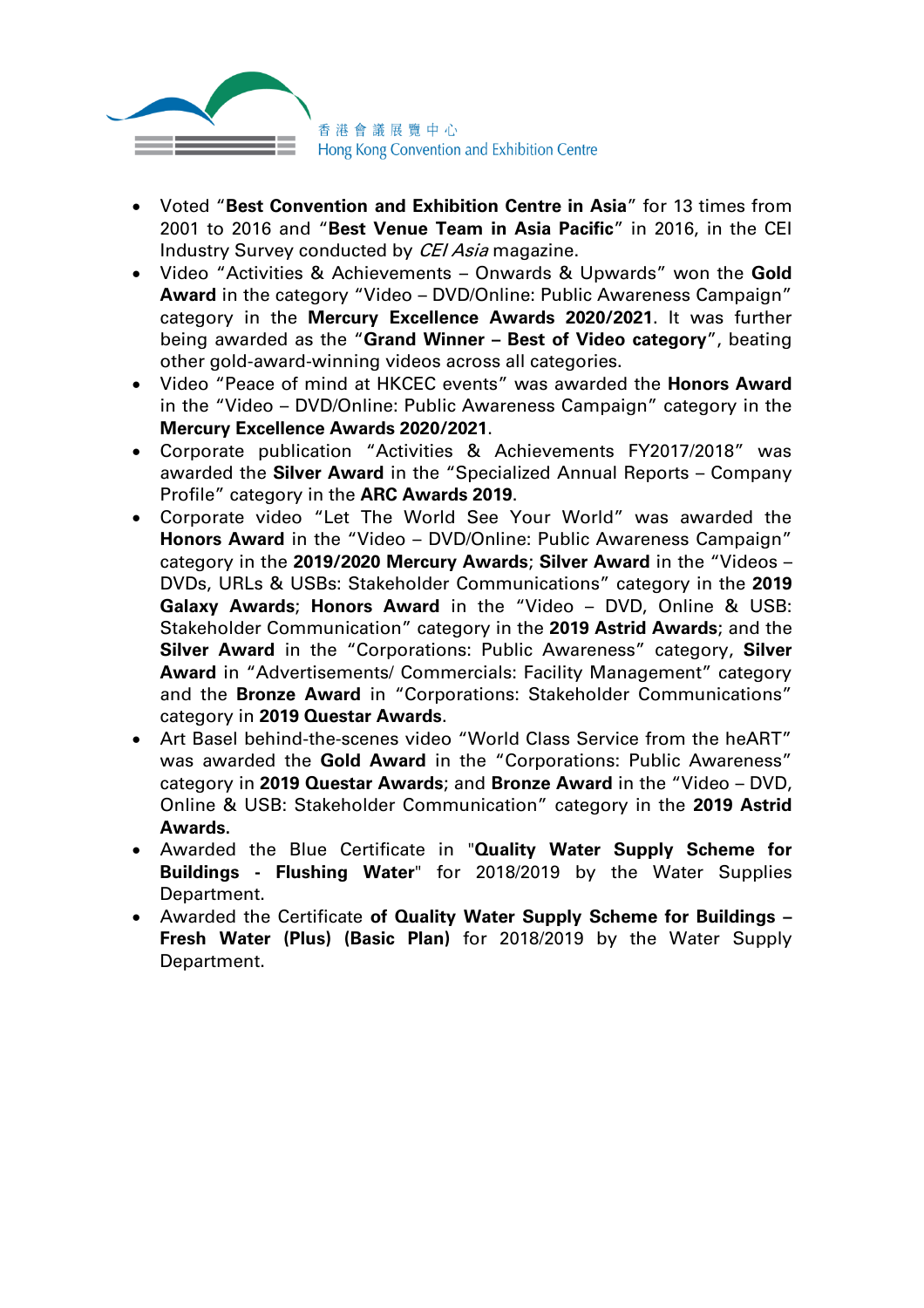

## **Sustainability**

#### ➢ **Social**

- Awarded the **15 Years Plus Caring Company logo** by the Hong Kong Council of Social Service from 2018 to 2022.
- Awarded **Corporate Donor of the Year** by Charitable Choice in 2020 and 2021 in recognition of HML's support to the community by purchasing corporate gift cards.
- HKCEC website was awarded "**Triple Gold Award**" in the **Web Accessibility Recognition Scheme 2020-2021**, organised by Hong Kong Internet Registration Corporation Limited (HKIRC).
- Awarded the "**Equal Opportunity Employer for Gender Equality, Family Status Equality**" in the Equal Opportunity Employer Recognition Scheme 2021, organised by Equal Opportunities Commission.
- Honoured as a "**Good MPF Employer**" and was presented with "MPF Support Award" in the Good MPF Employer Award 2020-21, organised by the Mandatory Provident Fund Schemes Authority.
- Awarded as a "**Breastfeeding Star Premise**" in 2021 for participating at the "BFCI Project – Staff Training", organised by Breastfeeding Friendly Community Initiative.
- Awarded the "**Happy Company**" logo in the "Happiness at Work Promotional Scheme" in 2019, 2020 and 2021, organised by the Promoting Happiness Index Foundation.
- Awarded the "**Social Capital Builder Logo Award**" in the Social Capital Builder Awards in 2018 and 2020, organised by the Community Investment and Inclusion Fund (CIIF) of the Labour and Welfare Bureau.
- Awarded "**Manpower Developer"** for 2016-22 in the "ERB Manpower Developer Award Scheme" organised by the Employees Retraining Board in 2020.
- Received the "**Good Employer Charter**" in 2018 and 2020, organised by the Workplace Consultation Promotion Division of the Labour Department.
- HML was awarded the "**Corporate Citizenship Logo**" in the Hong Kong Corporate Citizenship Award Scheme 2019-2020, organised by the Hong Kong Productivity Council.
- Two HML chefs teamed up with disabled members from Fu Hong Society to participate in the Fu Hong Society ''Best Buddies Hong Kong'' Movement Electric Cooking Competition in 2018 and 2019, and were awarded the **Gourmet Gold Award** respectively.
- Awarded "**Meritorious Family-Friendly Employers**", "**Special Mention**", and "**Awards for Breastfeeding Support**" in the 2017/18 Family-Friendly Employers Award Scheme, organised by the Family Council.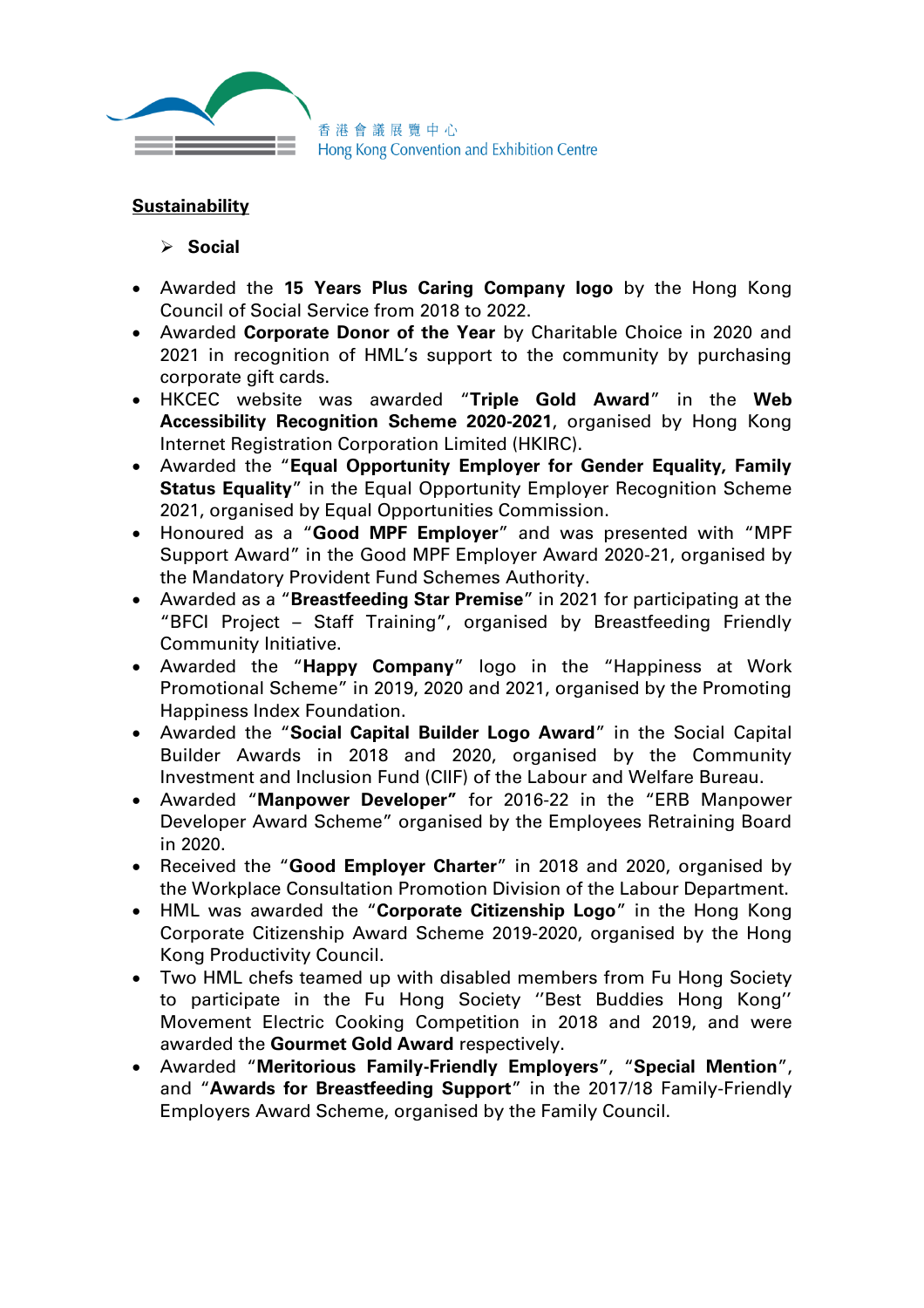

- Awarded "**18 Districts Caring Employers Award**" in 2016 and 2017 in the International Day of Disabled Persons organised by the Hong Kong Council of Social Service.
- Awarded **Outstanding Partner of Social Enterprise Awards** in the Social Enterprise Award Scheme 2017, organised by Home Affairs Bureau and Social Enterprise Advisory Committee.
- Awarded **Outstanding Award in the Partner Employer Award 2017/18**, organised by the Hong Kong General Chamber of Small and Medium Business.

### ➢ **Environmental**

- Became the first organisation in Hong Kong to receive 3-year recognition for **ISO 20121 Event Sustainability Management System** in 2015 and successfully achieved recertification in 2018 and 2021.
- Awarded the "**Certificate of Excellence**" at the Hong Kong Sustainability Award 2020/21, organised by the Hong Kong Management Association.
- Attained the title of "**Hong Kong Green Organisation**" in 2018 and 2020 the Hong Kong Awards for Environmental Excellence (HKAEE).
- HML's "Think Before Plastic" campaign has won the **Grand Award, "Stakeholder Engagement" Award and "Best Approach" Award** at the SDG Achievements Awards Hong Kong 2021, organised by the Green Council.
- HML's "Think Before Plastic" initiative has won the **2019 UFI Sustainable Development Award** organised by UFI – The Global Association of the Exhibition Industry.
- Received **Certificate of Carbon Emission Reduction** recognizing HML's efforts in reducing greenhouse gas emission in 2019 and 2020, issued by the Environment Bureau.
- Awarded **Indoor Air Quality Certificate (Good Class)** for 12 consecutive years from 2010/11 to 2021/22, by the HKSAR Government's Environmental Protection Department.
- Awarded **Wastewi\$e Certificate (Excellence Level)** for 2019/20 and 2020/21, by the Hong Kong Awards for Environmental Excellence (HKAEE).
- Awarded **IAQwi\$e Certificate (Basic Level)** in 2018-2020 by the Hong Kong Awards for Environmental Excellence (HKAEE).
- Awarded **Energywi\$e Certificate (Basic Level)** for 2018/2019 by the Hong Kong Awards for Environmental Exellence (HKAEE).
- Awarded **Platinum Award in the Charter on External Lighting** organised by Environment Bureau of the HKSAR Government in 2017.